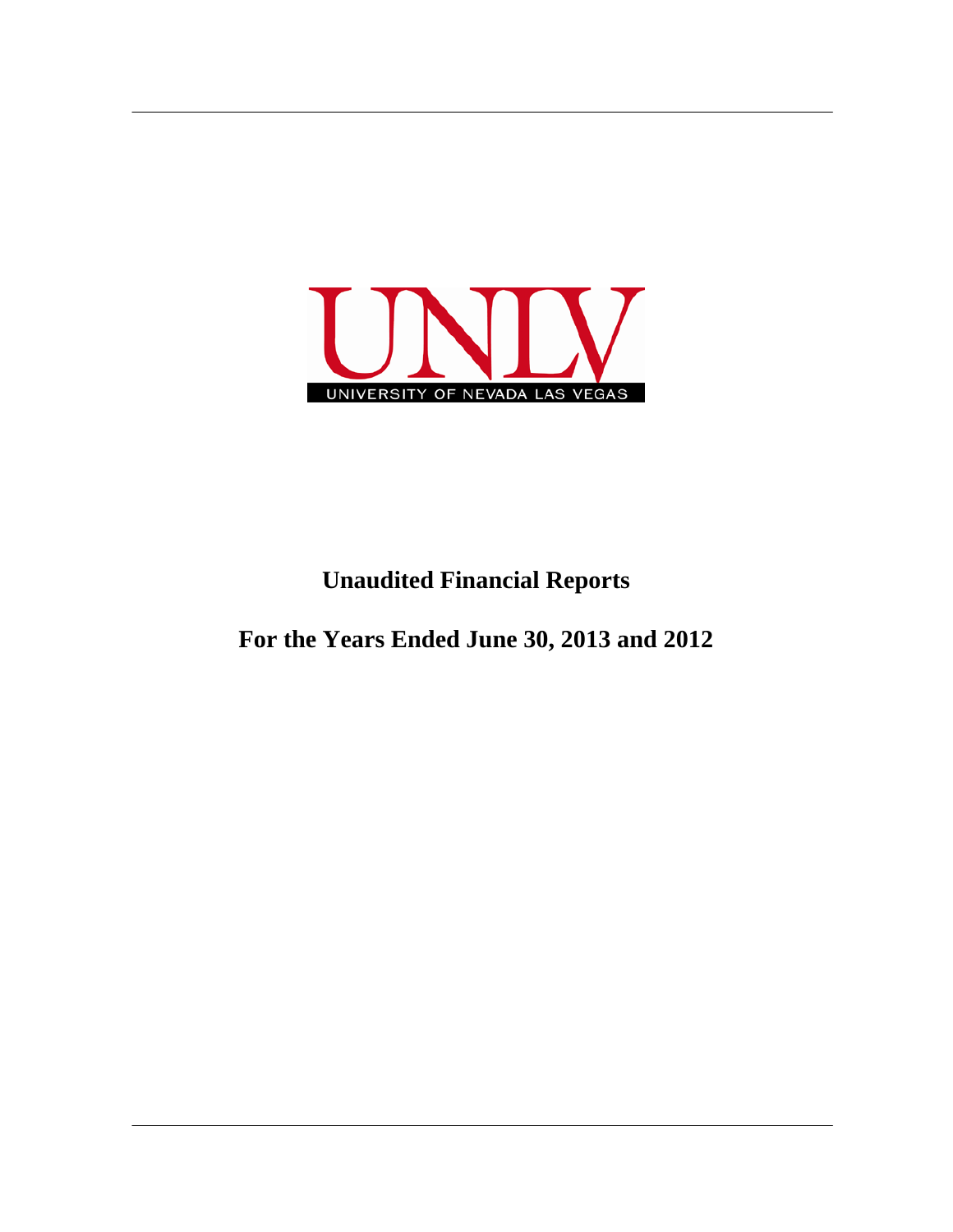## **UNIVERSITY OF NEVADA, LAS VEGAS STATEMENTS OF NET POSITION AS OF JUNE 30, 2013 AND 2012 UNAUDITED**

| <b>University</b><br>2013<br>2012<br>2013<br>Assets<br><b>Current Assets:</b>                                                                                        | Organizations<br>2012 |
|----------------------------------------------------------------------------------------------------------------------------------------------------------------------|-----------------------|
|                                                                                                                                                                      |                       |
|                                                                                                                                                                      |                       |
|                                                                                                                                                                      |                       |
| \$<br>\$<br>19,828,000<br>Cash and cash equivalents<br>54,641,000<br>63,259,000                                                                                      | \$<br>12,563,000      |
| 21,755,000<br>Short-term investments<br>268,951,000<br>236,233,000                                                                                                   | 31,648,000            |
| 3,151,000<br>3,509,000<br>349,000<br>Accounts receivable, net                                                                                                        | 13,000                |
| Receivable from U.S. Government<br>10,182,000<br>10,187,000                                                                                                          |                       |
| Receivable from State of Nevada<br>577,000<br>623,000                                                                                                                |                       |
| Current portion of pledges receivable, net<br>5,500,000                                                                                                              | 4,738,000             |
| Accrued interest receivable<br>555,000                                                                                                                               | 1,444,000             |
| Current portion of Ioans receivable, net<br>302.000<br>289.000                                                                                                       |                       |
| Inventories<br>1,938,000<br>2,126,000                                                                                                                                |                       |
| Current portion of prepaid expenditures and deposits<br>8,246,000<br>267,000<br>9,631,000<br><b>Total Current Assets</b><br>48,254,000<br>347,988,000<br>325,857,000 | 407,000<br>50,813,000 |
|                                                                                                                                                                      |                       |
| Noncurrent Assets:                                                                                                                                                   |                       |
| Cash held by State Treasurer<br>4,320,000<br>2,831,000                                                                                                               |                       |
| Restricted cash and cash equivalents<br>5,556,000<br>9,114,000                                                                                                       |                       |
| Pledges receivable, net<br>19,107,000                                                                                                                                | 20,458,000            |
| Receivable from State of Nevada<br>3,444,000<br>Other restricted investments<br>39,241,000                                                                           | 28,886,000            |
| 49,954,000<br>47,188,000<br>137,804,000<br>Endowment investments                                                                                                     | 121,056,000           |
| Investments                                                                                                                                                          |                       |
| 3,013,000<br>2,966,000<br>Loans receivable, net                                                                                                                      |                       |
| Long-term deferred expenditures and deposits                                                                                                                         |                       |
| Assets held in charitable remainder trusts<br>10,835,000                                                                                                             | 11,275,000            |
| Capital assets, net<br>5,455,000<br>777,766,000<br>792,364,000                                                                                                       | 5,249,000             |
| Other assets<br>8,440,000                                                                                                                                            | 7,887,000             |
| 840,609,000<br>857,907,000<br><b>Total Noncurrent Assets</b><br>220,882,000                                                                                          | 194,811,000           |
| 1,183,764,000<br><b>Total Assets</b><br>1,188,597,000<br>269,136,000                                                                                                 | 245,624,000           |
| Liabilities                                                                                                                                                          |                       |
| Current Liabilities:                                                                                                                                                 |                       |
| 8,525,000<br>1,489,000<br>Accounts payable<br>11,856,000                                                                                                             | 2,255,000             |
| Accrued payroll and related liabilities<br>24,303,000<br>24,596,000                                                                                                  |                       |
| Unemployment insurance and worker's compensation liability<br>1,345,000<br>2,611,000                                                                                 |                       |
| Current portion of compensated absences<br>9,336,000<br>9,124,000                                                                                                    |                       |
| Current portion of long term debt<br>11,747,000<br>10,758,000<br>2,170,000                                                                                           |                       |
| Current portion of obligations under capital leases<br>211,000<br>202,000                                                                                            |                       |
| Accrued interest payable<br>3,420,000<br>4,883,000<br>4,000                                                                                                          |                       |
| Advances<br>17,694,000<br>15,750,000<br>952,000                                                                                                                      |                       |
| Funds held in trust for others<br>4,091,000<br>4,759,000                                                                                                             |                       |
| Current portion of Liability under charitable remainder trusts<br>1,534,000.00                                                                                       |                       |
| 84,003,000<br>81,208,000<br><b>Total Current Liabilities</b><br>6,149,000                                                                                            | 2,255,000             |
| Noncurrent Liabilities:                                                                                                                                              |                       |
| 543.000<br>Advances                                                                                                                                                  |                       |
| Refundable advances under federal Ioan program<br>3,082,000<br>3,001,000                                                                                             |                       |
| 5,706,000<br>5,252,000<br>Compensated absences                                                                                                                       |                       |
| 209,119,000<br>Long term debt<br>197,347,000                                                                                                                         |                       |
| Obligations under capital leases<br>346,000<br>557,000                                                                                                               |                       |
| Liability under charitable remainder trusts<br>2,487,000                                                                                                             | 2,849,000             |
| Other liabilities<br>876,000<br>1,241,000<br>1,546,000                                                                                                               | 1,622,000             |
| <b>Total Noncurrent Liabilities</b><br>207,357,000<br>219,170,000<br>4,576,000                                                                                       | 4,471,000             |
| <b>Total Liabilities</b><br>291,360,000<br>300,378,000<br>10,725,000                                                                                                 | 6,726,000             |
| <b>Total Net Position</b><br>\$<br>897,237,000<br>\$<br>883,386,000<br>\$<br>258,411,000                                                                             | \$<br>238,898,000     |
| Net Position consist of:                                                                                                                                             |                       |
| Net Investment in Capital Assets<br>568,115,000<br>571,729,000<br>4,164,000                                                                                          | 3,967,000             |
| Restricted for:                                                                                                                                                      |                       |
| Nonexpendable<br>12,031,000<br>11,989,000<br>123,485,000                                                                                                             | 122,560,000           |
| Expendable                                                                                                                                                           |                       |
| Scholarships, research and instruction<br>41,070,000<br>38,453,000<br>118,737,000                                                                                    | 104,042,000           |
| Loans<br>884,000<br>932,000<br>Capital projects<br>9,860,000<br>15,353,000                                                                                           |                       |
| Debt service<br>10,800,000<br>10,276,000                                                                                                                             |                       |
| Unrestricted<br>254,477,000<br>234,654,000<br>12,025,000                                                                                                             | 8,329,000             |
| <b>Total Net Position</b><br>\$<br>897,237,000<br>\$<br>883,386,000<br>\$<br>258,411,000                                                                             | \$<br>238,898,000     |

The accompanying notes are an integral part of these financial statements.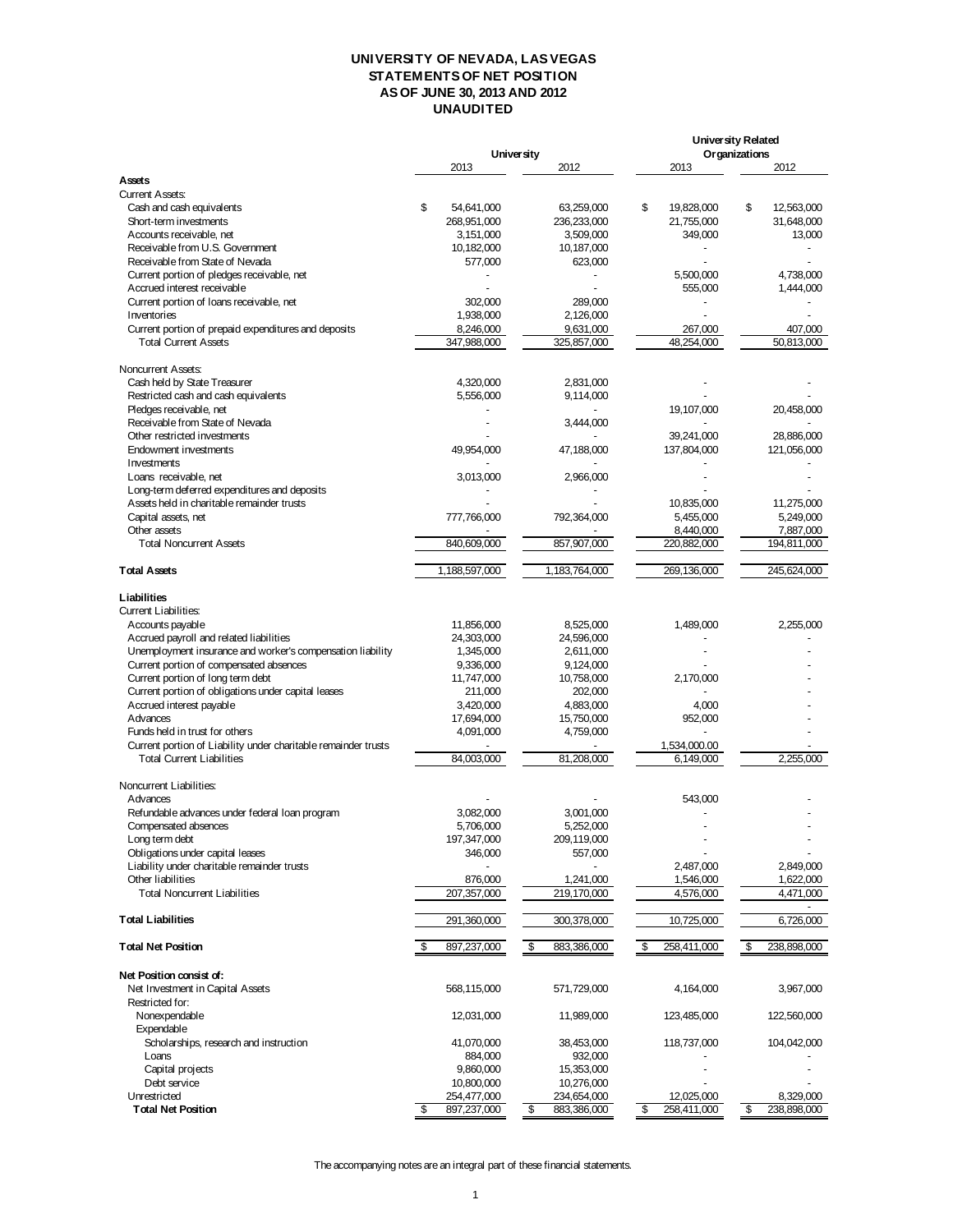## **UNIVERSITY OF NEVADA, LAS VEGAS STATEMENTS OF REVENUES, EXPENSES, AND CHANGES IN NET POSITION FOR THE YEARS ENDED JUNE 30, 2013 AND 2012 UNAUDITED**

|                                                                                       |                           |                   |                 | <b>University Related</b> |
|---------------------------------------------------------------------------------------|---------------------------|-------------------|-----------------|---------------------------|
|                                                                                       |                           | <b>University</b> |                 | Organizations             |
|                                                                                       | 2013                      | 2012              | 2013            | 2012                      |
| Revenues                                                                              |                           |                   |                 |                           |
| <b>Operating Revenues</b>                                                             |                           |                   |                 |                           |
| Student tuition and fees (net of scholarship allowances                               |                           |                   |                 |                           |
| of 52420000 and 47955000                                                              | \$<br>158,324,000         | 159,960,000<br>\$ | 7,719,000<br>\$ | \$                        |
| Donor contributions - cash                                                            |                           |                   | 13,914,000      | 18,278,000                |
| Donor contributions - noncash                                                         |                           |                   | 1,708,000       | 13,087,000                |
| Federal grants and contracts                                                          | 41,266,000                | 42,107,000        |                 | 269,000                   |
| State grants and contracts                                                            | 11,660,000                | 11,513,000        |                 |                           |
| Local grants and contracts                                                            | 144,000                   | 252,000           |                 |                           |
| Other grants and contracts                                                            | 1,908,000                 | 1,425,000         |                 |                           |
| Sales and services of educational departments                                         | 23,115,000                | 23,220,000        |                 |                           |
| Sales and services of auxiliary enterprises                                           |                           |                   |                 |                           |
| (net of scholarship allowances of 1471000 and 1987000                                 | 46,034,000                | 41,643,000        |                 |                           |
| Interest earned on loans receivable                                                   | 51,000                    | 50,000            |                 |                           |
| Campus support                                                                        |                           |                   | 1,526,000       | 2,156,000                 |
| Special events and fundraising                                                        |                           |                   | 255,000         | 120,000                   |
| Other operating revenues                                                              | 9,686,000                 | 6,600,000         | 1,376,000       | 1,193,000                 |
| Total operating revenues                                                              | 292,188,000               | 286,770,000       | 26,498,000      | 35,103,000                |
|                                                                                       |                           |                   |                 |                           |
| <b>Expenses</b>                                                                       |                           |                   |                 |                           |
| <b>Operating Expenses</b>                                                             |                           |                   |                 |                           |
| Employee compensation and benefits                                                    | 314,453,000               | 302,730,000       | 5,901,000       | 2,995,000                 |
| Utilities                                                                             | 12,029,000                | 12,506,000        |                 |                           |
| Supplies and services                                                                 | 97,694,000                | 92,278,000        | 4,931,000       | 2,386,000                 |
| Scholarships and fellowships                                                          | 21,921,000                | 23,437,000        |                 |                           |
| Program expenses                                                                      |                           |                   | 1,101,000       | 1,123,000                 |
| Depreciation                                                                          | 35,444,000                | 35,810,000        | 282,000         | 115,000                   |
| Total operating expenses                                                              | 481,541,000               | 466,761,000       | 12,215,000      | 6,619,000                 |
|                                                                                       |                           |                   |                 |                           |
| Operating (loss) income                                                               | (189, 353, 000)           | (179, 991, 000)   | 14,283,000      | 28,484,000                |
|                                                                                       |                           |                   |                 |                           |
| Nonoperating Revenue (Expenses)                                                       |                           |                   |                 |                           |
| State appropriations                                                                  | 149,386,000               | 149,310,000       |                 |                           |
| Federal grants and contracts                                                          | 31,235,000                | 32,651,000        |                 |                           |
| Gifts (including \$17,238,000 and \$14,743,000 from the UNLV Foundation               | 17,613,000                | 15,263,000        |                 |                           |
| Investment income                                                                     | 29,937,000                | 8,293,000         | 17,667,000      | 1,792,000                 |
| Loss on disposal of plant assets                                                      | (495,000)                 | (225,000)         |                 | (280,000)                 |
| Interest on capital asset-related debt                                                | (8,918,000)               | (9,593,000)       | (54,000)        |                           |
|                                                                                       |                           |                   | (19, 419, 000)  |                           |
| Payments to University of Nevada, Las Vegas<br>Net transfers to System Administration |                           |                   |                 | (27, 547, 000)            |
| Other nonoperating revenues (expenses)                                                | (18, 122, 000)<br>385,000 | (2,441,000)       | (65,000)        | 2,776,000                 |
|                                                                                       |                           | 151,000           | (1,871,000)     |                           |
| Net nonoperating revenues (expenses)                                                  | 201,021,000               | 193,409,000       |                 | (23,259,000)              |
|                                                                                       |                           |                   |                 |                           |
| Income (loss) before other revenue, expenses, gains or losses                         | 11,668,000                | 13,418,000        | 12,412,000      | 5,225,000                 |
|                                                                                       |                           |                   |                 |                           |
| Capital grants and gifts (including \$2,181,000 and                                   |                           |                   |                 |                           |
| \$12,804,000 from the UNLV Foundation)                                                | 2,948,000                 | 14,392,000        | 215,000         |                           |
| State appropriations restricted for capital purposes                                  | (798,000)                 | 3,115,000         |                 |                           |
| Additions to permanent endowments                                                     |                           |                   |                 |                           |
| (including \$0 and \$0 from the UNLV Foundation)                                      | 33,000                    | 39,000            | 5,985,000       | 7,423,000                 |
| Other Foundation                                                                      |                           |                   | 901,000         | 11,314,000                |
| Total other revenues                                                                  | 2,183,000                 | 17,546,000        | 7,101,000       | 18,737,000                |
|                                                                                       |                           |                   |                 |                           |
| Increase in net assets                                                                | 13,851,000                | 30,964,000        | 19,513,000      | 23,962,000                |
|                                                                                       |                           |                   |                 |                           |
| <b>Net Position</b>                                                                   |                           |                   |                 |                           |
| Net Position - beginning of year                                                      | 883,386,000               | 852,422,000       | 238,898,000     | 214,936,000               |
| Net Position - end of year                                                            | \$<br>897,237,000         | \$<br>883,386,000 | \$258,411,000   | \$238.898.000             |

The accompanying notes are an integral part of these financial statements.